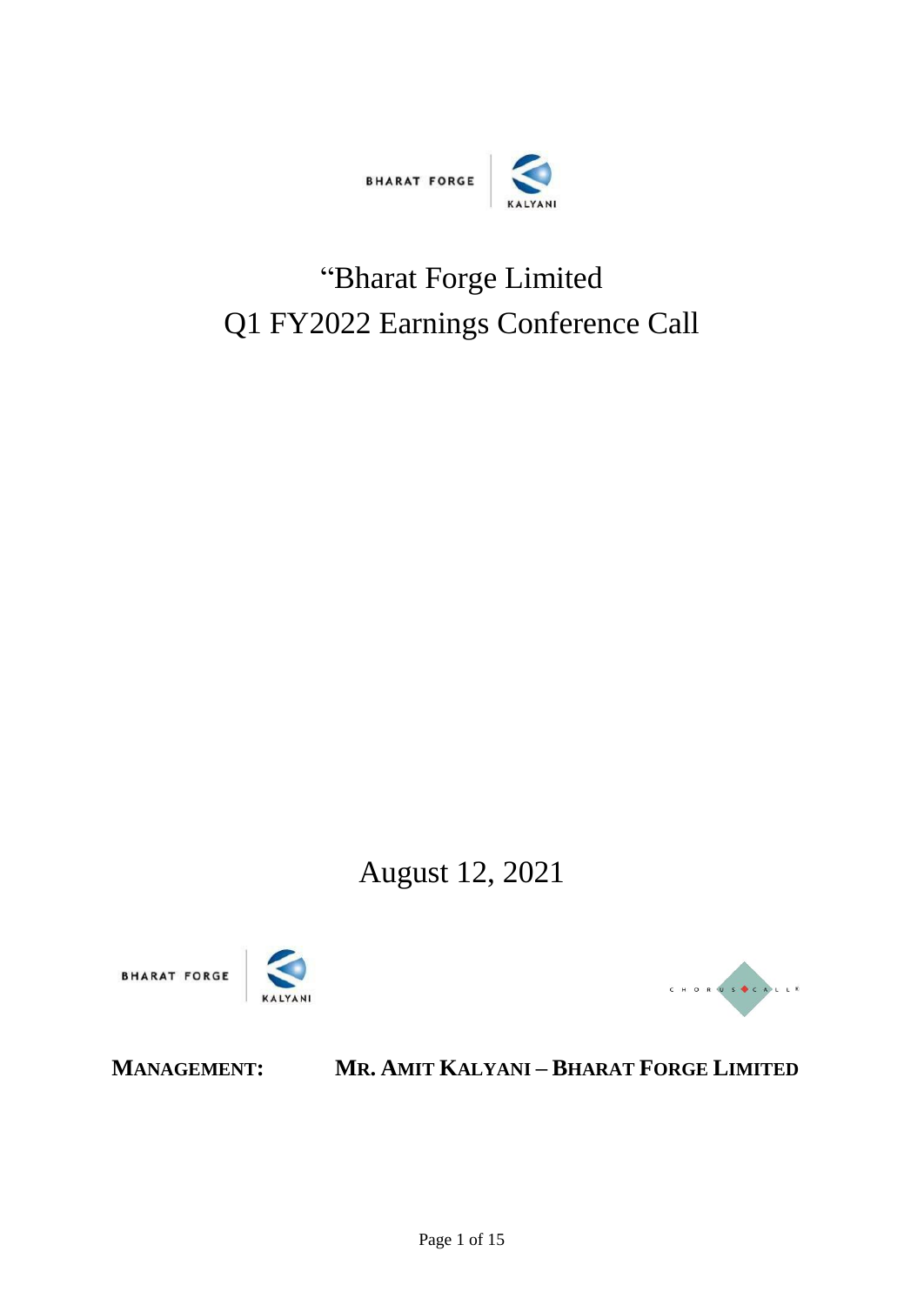

- **Moderator:** Ladies and gentlemen good day and welcome to Q1 FY2022 earnings conference call of Bharat Forge Limited. As a reminder, all participant lines will be in the listen-only mode and there will be an opportunity for you to ask questions after the presentation concludes. Should you need assistance during the conference call, please signal an operator by pressing "\*" then "0" on your touchtone phone. Please note that this conference is being recorded. I now hand the conference over to Mr. Amit Kalyani from Bharat Forge Limited. Thank you and over to you Sir!
- **Amit Kalyani:** Good afternoon everyone. Thank you very much for joining us. Sorry for this slight delay. Thank you for joining us at our Q1 analyst call. I have with me members of our management from sales and marketing, finance, investor relations and as usual I will make few highlights of some and then we will get to Q&A.

Overall, I think on a standalone basis, we have had fairly decent performance despite initial challenges with COVID and then the subsequent impact on the overall economic activity in India. I must congratulate all our team members, management and everyone in Bharat Forge and our suppliers for ensuring that we were able to meet our customer commitments despite all the significant operating challenges.

Exports have been an area that has shown in this quarter. Sequential basis exports grew by almost 25% to Rs.915 Crores was a domestic revenues decline by 22% to Rs.242 Crores leading to overall growth only about 5% in sales. This decline was due to the severe lockdown that was imposed in the month of May and in certain states even followed on right up to June and into July especially in Southern states.

We have managed our costs fairly well we put in place a very strong cost reduction measure last year which continues and due to that plus a good product mix and growth in overall business we have seen a strong performance and margins where we have seen 300 basis points growth.

Our Oil and Gas revenue was approximately Rs.150 Crores for the quarter as against Rs.45 Crores in the last quarter. The fluctuation in interest cost is notional due to the revalue of the rupee. Our PBT grew by around 12% to about Rs.282 Crores. We have an exceptional item of Rs.62 Crores which is towards VRS of Chakkan plant where we have given VRS to over 200 people and all the unionized work for that is completely now retired out and all the expense towards this has been charged in this quarter. There is nothing that will continue.

During the quarter, we also completed acquisition of Sanghvi Forging at a cost of approximately Rs.77 Crores. This facility was operating at a very low capacity utilization and had not been operated appropriately for the last three to four years because of the cash crunch they had. We have put in place new management team, we put in place some measures to quickly bring this facility up to our standards in terms of operations, of course health safety and environment of course our first priority and all those have been seen to and we expect that from Q2 which is the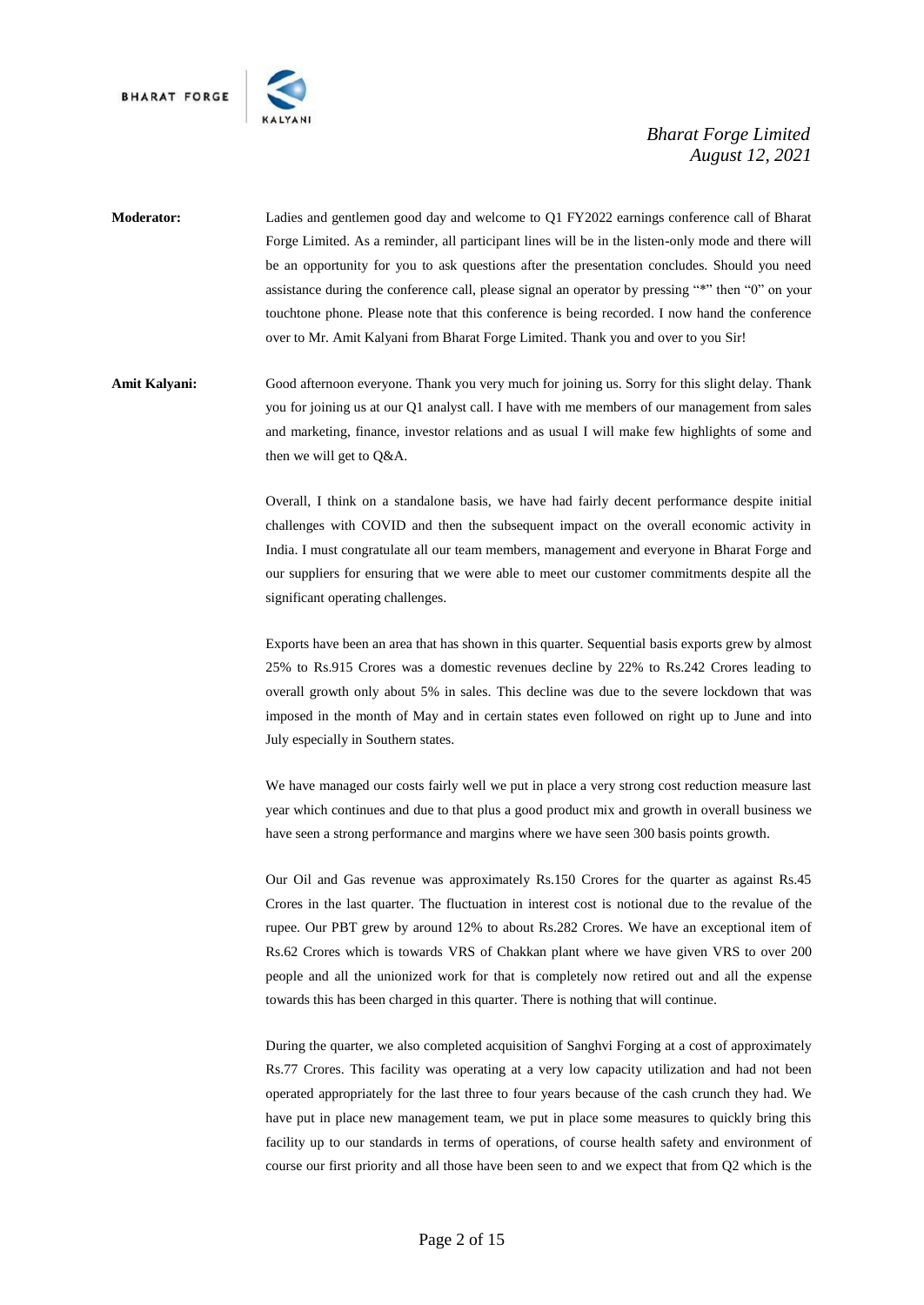

current quarter this company will get consolidated or we will report earnings of this company and we expect that will break even this quarter and move to profitability from the next quarter itself.

The reason for buying this company it has a capability to make products that are slightly bigger than our existing product portfolio and it helps us expand our product offering especially for the renewable energy and wind sector. We continue to maintain strong balance sheet ramble liquidity and we will look at opportunities in emerging areas and in allied areas for deploying capital which will give us incremental growth.

If we look at our international operations, I think their performance fairly satisfactorily. We have registered an EBITDA of 11.7% which is supported by focus on cost optimization, product mix improvement and total focus on delivering overall performance and cash flow. We expect that Q2 CY2021 performance at EBITDA level will be slightly lower optically because of the RM inflation but otherwise things are running quite well there. From this quarter we have also started disclosing the international operations revenue divided between aluminum and steel. This will be helpful for you to understand the growth that we will see in the aluminum side and I will take a little more about that going forward. Our consolidated balance sheet is also very strong with the direct equity net of cash at 04:1.

If you look at Q2 we expect the overall growth to continue being supported by recovery in the domestic medium and heavy commercial vehicle market, sustained improvement in demand levels and export markets and the potential impact on end demand because of the supply issues pertaining to semiconductors and sustained increase of input cost of factors to track on in spite of that we expect fairly strong growth in Q2 over Q1.

In terms of new product development despite COVID, highly motivated team of researchers, engineers and manufacturing teams in Bharat Forge as indigenously developed in-house medical grade safety and clinical product which we developed in under 45 days which meets all the stringent regulatory and quality requirements of the various testing and approving agencies.

We are received tremendous support and encouragement from various departments of the Government in India and we are glad to report that we could manufacture secure approvals in commence delivery of their systems within record time from engineering to supply including 45 days of testing of less than 100 days.

So we converted an aluminum forging production line into producing the high volumes light weight portable aluminum oxygen cylinders and this demonstrates the technology development capability within Bharat Forge and ability to work as a team and create a fully new technology master's in production stabilize it, validate the product and put it into the market. We see this becoming new product line for Bharat Forge which will make from India and potentially supply the world and this could be a new niche market that we occupy at a global level.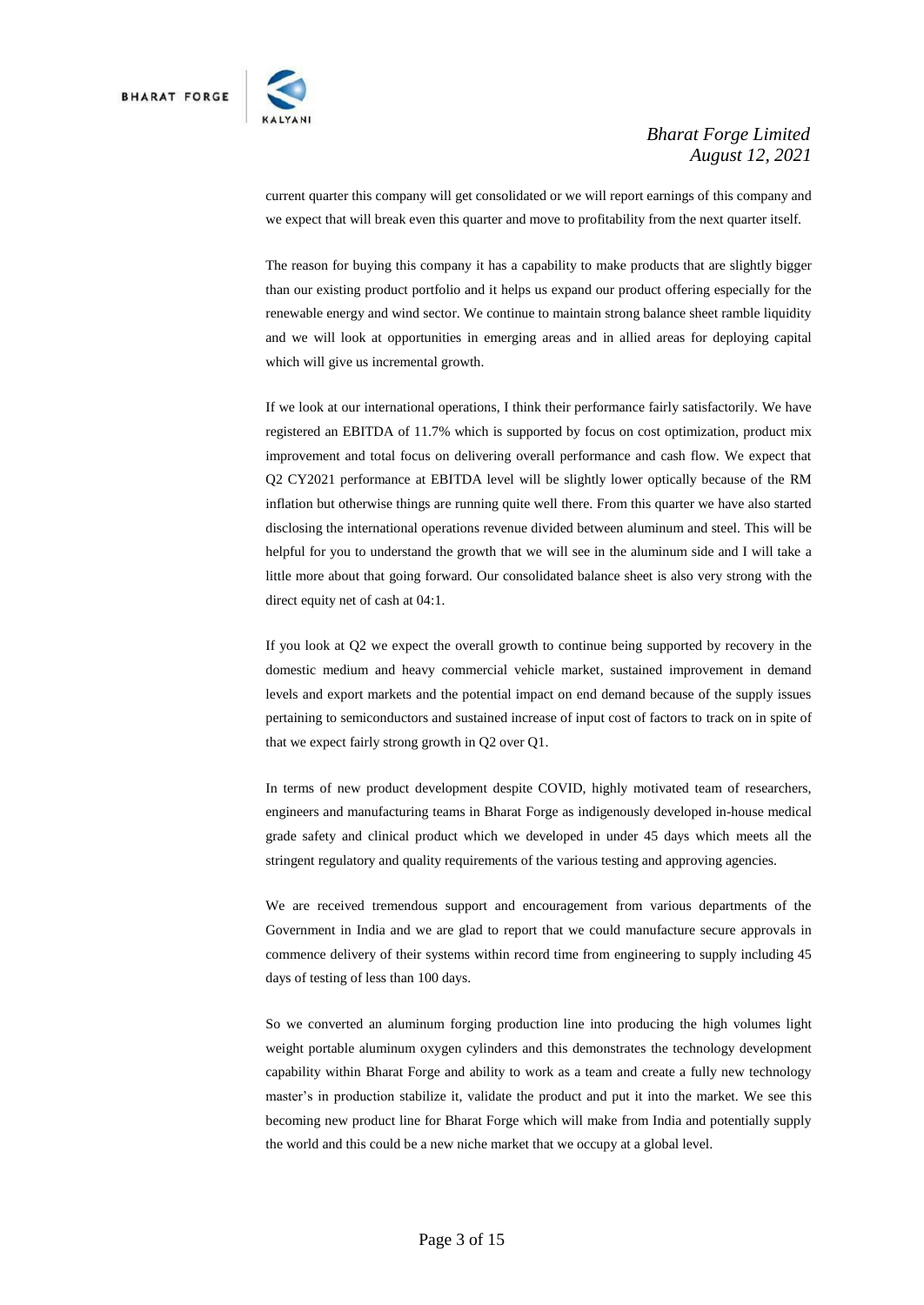

On the e-mobility side we have very excited with the progress and making on immobility. We are very happy to report that our investee company Torq Motors has achieved FAME II homologation for multiple products both in two-wheelers and three-wheelers segments and we will talk about this a lot more in detail when we provide full roadmap for our e-mobility business.

In terms of sustainability currently more than 25% of energy requirement are sourced from renewable energy. In fact as you know renewable is a cyclical business in the monsoon time, they are very high variance and in fact in the month of July we have used upwards, we have consumed upwards of 35% of our energy consumption coming from renewable so we will as a goal continue to increase our proportion of renewable energy and focus on reducing all the waste that we have produced, reduce our Co2 and become much more environmentally constant and reduce our water use towards neutral. I think that is really all I have to say and I am now happy to talk about take your questions and in a providing answers.

**Moderator:** Thank you very much. We will now begin with the question and answer session. The first question is from the line of Kapil Singh from Nomura. Please go ahead.

- **Kapil Singh:** Congratulations great set of results. Firstly, I had a question on global CV business, we have seen one of the highest revenue runrate there and so far at least in the data we do not see truck production really picking up in a big way so could you talk us through in terms of an order inflow also have been little bit soft for us because of the slot availability. So could you talk us through whether this revenue also includes some new order wins like new products or new customers and what is the outlook for this business along with that some longer term outlook also because there are some new technologies being explored as far as either electric trucks, or hydrogen based trucks so how are you thinking about addressing that opportunity?
- Amit Kalyani: First of all I will take your last point first that we have comprehensive EV strategy that covers everything from on the technology side, it goes from light weighting to power electronic, control electronics, motors, transmission and subsystem then systems and on the product category it goes from in two-wheeler, three-wheeler, light commercial vehicle, ultra light commercial vehicle, light commercial vehicle, ICV and bus so we have the whole product suite was available and we probably host analyst meet maybe sometime in October-November after the complete COVID situation is under control and show you what all we are doing in this area and now I will transfer the call over to my colleague Subodh, who will talk about the other question that you asked.
- **Subodh Tandale:** Before I come to your first question and second question, yes, we are winning business on TV products for commercial vehicles as well. In fact, several products are underdevelopment as we speak and we are very strongly engaged with all our customers in this regard. As far as the first question is concerned, you should not go by the order booking that happens on a monthly basis alone, you have to look at that in three factors, the first factor is backlog now is almost equivalent to 10 months of production and most of the products slots for next year also have been sold if you look at that logic, so the commercial vehicle business is very strong. The orders are very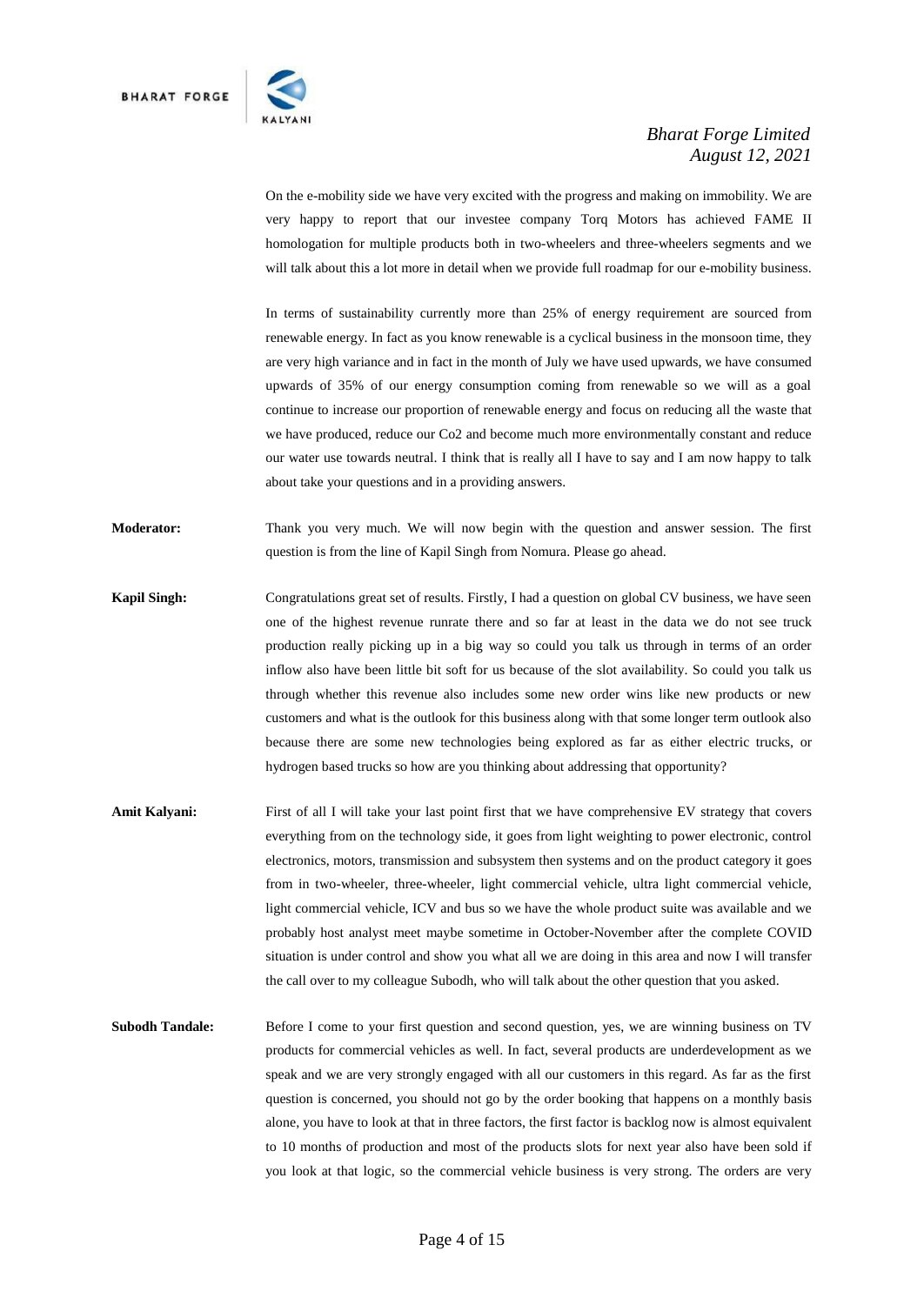

robust. The challenge that most OEMs are having right now, which we may have to adjust loss, the semiconductors problem so, to that extent, there is some amount of disruption from us like infrastructure but other than that there is no weakness in the commercial vehicle system. In fact, with the positive news on the U.S. stimulus it is actually probably going to be significantly stronger coming in the next couple of months. So I think we are in good shape as far as commercial vehicles are concerned.

- **Amit Kalyani:** Actually the stimulus not yet started hitting the ground because of COVID and once this starts I think we are going to see a tremendous upsurge in overall activity in the US.
- **Kapil Singh:** Further trucks could you talk about what are the areas in which we have one orders or what are the products there for e-mobility?

**Subodh Tandale:** We have orders on for example axles, we have driveline products.

- **Amit Kalyani**: We have confidentiality agreement but we have products both on chassis, axle and driveline.
- **Kapil Singh:** Thank you. That is all from my side.
- **Moderator**: Thank you. The next question is from the line of the Binay Singh from Morgan Stanley. Please go ahead.
- **Binay Singh:** Thanks for the opportunity in your opening comments you talked about Q2 being stronger than Q1, could you talk a little bit about what will be the drivers are or is it predominately going to be India linked to that we have seen nice uptake in the oil and gas business what is the trajectory that you are talking about that going ahead and similarly, if you could also comment about your aluminum forging and we are almost hitting 24 million per quarter runrate on that USD so what is the trajectory that we should look on that side? Thanks.
- **Amit Kalyani**: Our growth in Q1 over Q1 is going over come from all sectors. It is going to come from commercial vehicles, it is going from pascar, it is going from pascar India and from commercial vehicle in India and industrial India. Industrial export will also increase in addition to that we see a little bit of increased demand coming from certain sectors where there is a pent-up demand because of long periods of no purchases in India and in certain other markets. So I would say that we will see across the board kind of uptick obviously each sector with slightly different but generally speaking, we will have across the board kind of uptick taking place and your second question pertaining to our aluminum business, we have installed capacities in place for whatever growth we see over the next two to three years and we will more than double our revenue per year from where we are over the next two years of two and a half years and we have capacity for more than that amount of business already in hand. In fact, we have more orders than capacity today and we will very soon look like how to expand our facilities in outside of India for multiple geographies and we not the same capex that we have done now.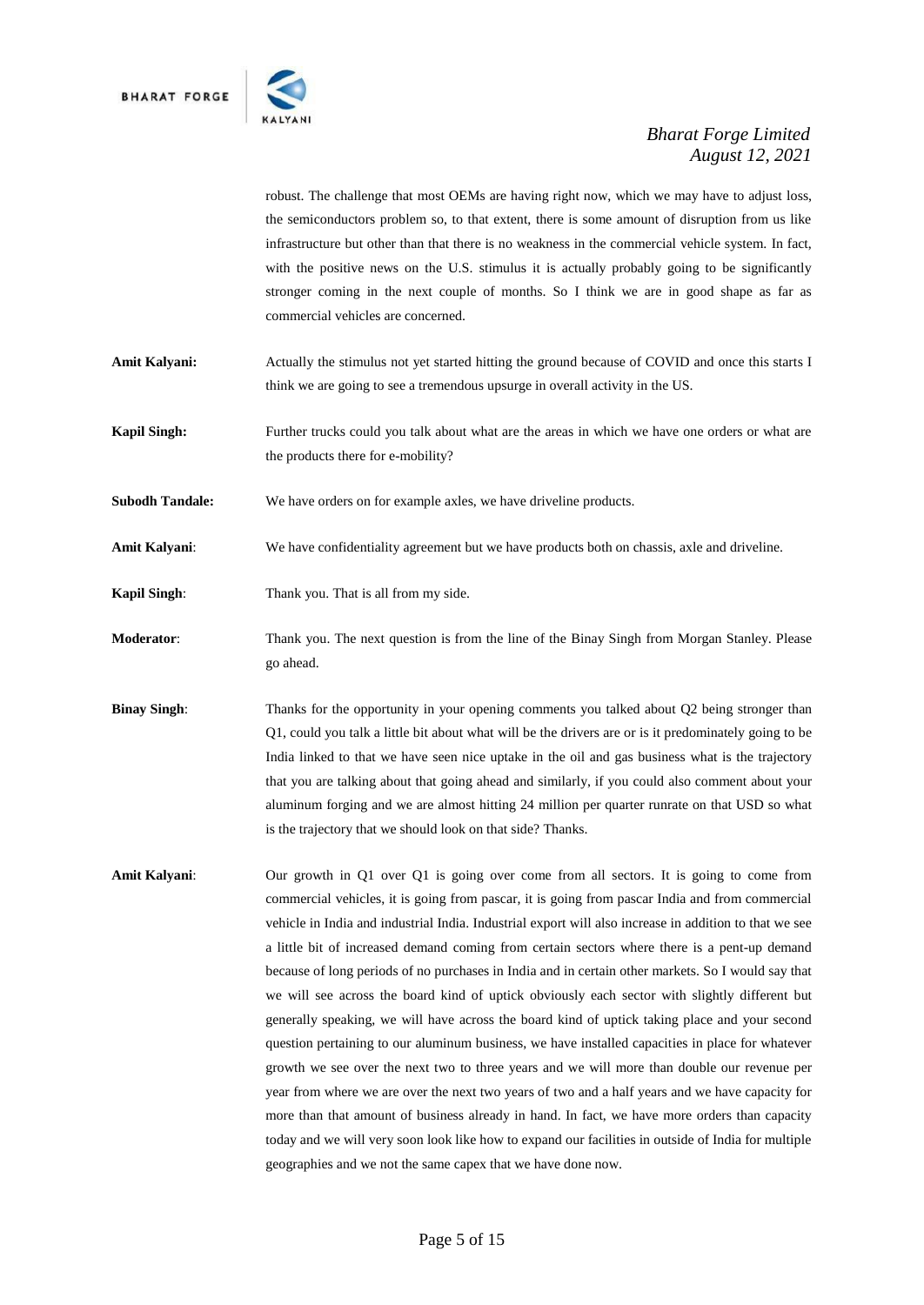**BHARAT FORGE** 



# *Bharat Forge Limited August 12, 2021*

**Binay Singh:** This is including North Carolina and Germany facility?

**Amit Kalyani**: This is including both and we see tremendous demand both the areas and we are already now the commissioned the line in the U.S. We have now made more than half a dozen platform, prototypes and sent them for approval and by the end of this year we will get the approval and early next year, we will start ramp up and all to the current major OEMs are covered including EV, OEMs pure OEMs, traditional OEMs which is the big European OEMs also big US OEM and Japanese OEMs.

**Binay Singh:** That is encouraging to know. Lastly could you comment on about the future trajectory of oil and gas revenues?

**Amit Kalyani**: Oil and gas you must understand is now moving towards very dynamic business where it depends on oil prices and which location in the US as what cost of production of Shale, the production cost vary anywhere from \$25 a barrel to \$55 a barrel of that so obviously the one which has \$55 will only start with the oil prices are high, the one which are \$25-\$30 will keep running throughout what the oil price start.

**Binay Singh:** Thanks for that.

**Moderator**: Thank you. The next question is from the line of Ronak Sarda from Systematix. Please go ahead.

**Ronak Sarda:** Congrats on a very strong set of numbers. The first question was on the e-mobility side I mean the last when we met, you showed products by any kind of order booking now given the inflation you are seeing in the two-wheeler and three-wheeler segment in India just most on the domestic?

- **Amit Kalyani**: We have received order and our executing orders right now across the very interesting sectors. We are not in any real commodity products, give us the next quarter when we probably will be able to show you more and tell you more than what we are able to right now but very clear that emobility is going to become very large part of our business more than India and then gradually outside as well.
- **Ronak Sarda:** The other questions I had was on more on the profitability side assuming Q2 and the second half the export mix comes down and the domestic inches again back let us say 60-40 or 55-45 kind of ratio however the operating leverage also kicks in kind of we would be at?

**Amit Kalyani**: We remember we are one month down in the quarter may be 1.1, 1.0, six weeks into the quarter let us wait till the quarter is done but I do not think we are any concerns or apprehensions about our performance for next quarter.

**Ronak Sarda:** No what I meant was how does the product mix and operating leverage play out, do you see margins stabilizing at current level given the cost measures we have taken?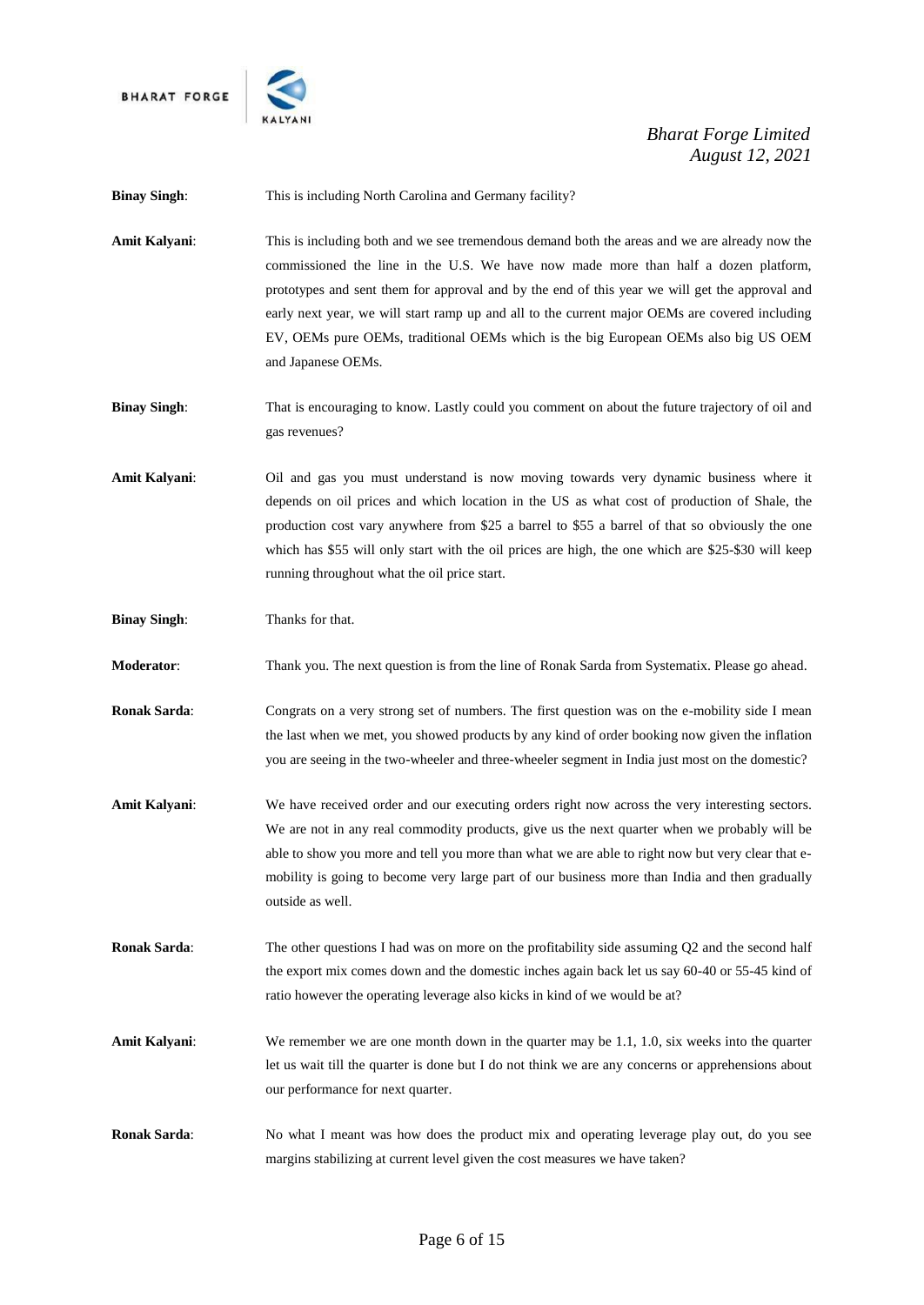



| Amit Kalyani:           | Our margins will remain stable at this level currently.                                                                                                                                                                                                                                                                                                                                                                                                                                             |
|-------------------------|-----------------------------------------------------------------------------------------------------------------------------------------------------------------------------------------------------------------------------------------------------------------------------------------------------------------------------------------------------------------------------------------------------------------------------------------------------------------------------------------------------|
| Ronak Sarda:            | Even if the product mix normalizes?                                                                                                                                                                                                                                                                                                                                                                                                                                                                 |
| Amit Kalyani:           | Exactly.                                                                                                                                                                                                                                                                                                                                                                                                                                                                                            |
| Ronak Sarda:            | The final question on the export CV right given how strong the performance had been. Is there a<br>play of inventory here I mean all do we feel as the production ramps up we will see similar<br>growth in our topline or hours exposed as well. How should we look at any inventory adjustment<br>happening in the exports CV specifically?                                                                                                                                                       |
| Amit Kalyani:           | I do not think there will be any adjustment for inventory. I think it is fairly real.                                                                                                                                                                                                                                                                                                                                                                                                               |
| <b>Ronak Sarda:</b>     | Sure great. Thanks a lot and all the best.                                                                                                                                                                                                                                                                                                                                                                                                                                                          |
| Moderator:              | Thank you. The next question is from the line up of Ashutosh Tiwari from Equirus. Please go<br>ahead.                                                                                                                                                                                                                                                                                                                                                                                               |
| <b>Ashutosh Tiwari:</b> | Sir firstly on the European states I think we have already reached the peak that we have done<br>FY2019 quarters so what is driving this growth and how do you see outlook going ahead over<br>there?                                                                                                                                                                                                                                                                                               |
| Amit Kalyani:           | On the European subsidiary the overall performance has been peak compared to previous<br>because the non-aluminum business is operating at a fairly high level driven by the underlying<br>demand for passenger cars and commercial vehicles and aluminum has grown to a higher level<br>than previous and we have received businesses for hybrid and electric which we have started<br>executing this had also tripled over the last two years from our German plant contributing to this<br>fact. |
| <b>Ashutosh Tiwari:</b> | So this is large chunk passenger vehicle which is driving this growth I mean what has driven this<br>growth?                                                                                                                                                                                                                                                                                                                                                                                        |
| Amit Kalyani:           | Basically the growth is driven by the pascars, on hybrid and pascars.                                                                                                                                                                                                                                                                                                                                                                                                                               |
| <b>Ashutosh Tiwari:</b> | Okay and on India side despite this lockdown impact if I look at India industrial revenue is only<br>around 10% quarter-on-quarter and what sectors you are seeing more pick up now versus earlier<br>versus last three to four years and what is the outlook over year going ahead for the next two to<br>three years?                                                                                                                                                                             |
| <b>Subodh Tandale:</b>  | As far as India industrial is concerned it is largely driven by the growth in the construction<br>segment in India and with all the efforts of the government to continue those things<br>infrastructure, we expect this to remain on a strong trajectory.                                                                                                                                                                                                                                          |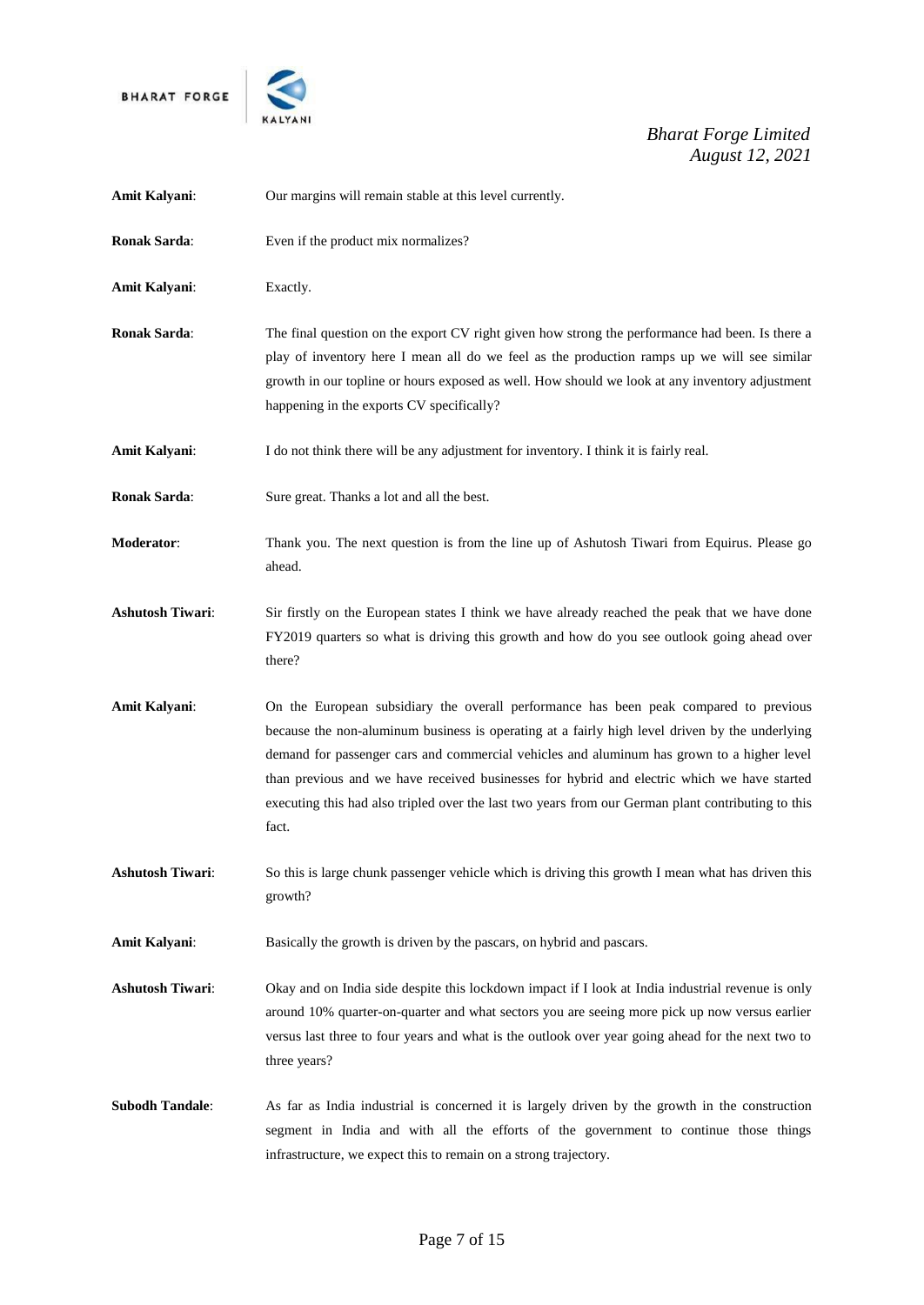



| <b>Ashutosh Tiwari:</b> | So largely the construction that were only in India?                                                                                                                                                                                                                                                                                                                                                                                                                                                                                                                                                                                                                        |
|-------------------------|-----------------------------------------------------------------------------------------------------------------------------------------------------------------------------------------------------------------------------------------------------------------------------------------------------------------------------------------------------------------------------------------------------------------------------------------------------------------------------------------------------------------------------------------------------------------------------------------------------------------------------------------------------------------------------|
| <b>Subodh Tandale:</b>  | These are construction equipment as such, these are engines that are used as prime movers which<br>are also off-highway applications, these are tractors and so on so there is a wide range of<br>products in one year and we have also entered into some new areas of industrial products which<br>are new segments for us so as the combination we see a strong trajectory in industrial business.                                                                                                                                                                                                                                                                        |
| <b>Ashutosh Tiwari:</b> | Lastly on the oil and gas side exports we mentioned that you get over Rs.50 Crores revenue. Now<br>it will take different companies across sectors I think all of them are seeing very good traction on<br>they have been talking about more orders going ahead so can this \$20 million revenue that we<br>did in last quarter and it is further increase going ahead from here for the coming quarters?                                                                                                                                                                                                                                                                   |
| <b>Subodh Tandale:</b>  | Well, currently we are not seeing new activity in the cracking area in the US, lot of activities is<br>largely business is linked to revitalizing of current assets so we expect this to remain stable for<br>the next couple of quarters. Growth, we are not exactly sure as yet.                                                                                                                                                                                                                                                                                                                                                                                          |
| Amit Kalyani:           | We will only grow from new products that we launched into the sectors which we are working on<br>from the product development point of view so please understand we do not make commodity<br>products like Sanghvi and there is a huge requirement for those kind of products but they are<br>very low margins and they are extremely commoditized products so we are only focusing on high<br>value highly differentiated product in this sector.                                                                                                                                                                                                                          |
| <b>Ashutosh Tiwari:</b> | Thanks a lot.                                                                                                                                                                                                                                                                                                                                                                                                                                                                                                                                                                                                                                                               |
| <b>Moderator:</b>       | Thank you. The next question is from the line of Pramod Amthe from Incred Capital. Please go<br>ahead.                                                                                                                                                                                                                                                                                                                                                                                                                                                                                                                                                                      |
| <b>Pramod Amthe:</b>    | This is regard to the Sanghvi Forging looking at the capacity it looks to be small compared to the<br>size which you have so can you explain what type of capability is it doing or there is more scope<br>to expanding the capacity or shift your products there?                                                                                                                                                                                                                                                                                                                                                                                                          |
| Amit Kalyani:           | Basically they have same capacity in terms of tonnage that we have in Bharat Forge in our open<br>forging facility. The issue is that they have lot of bottlenecks in their plant and in their facility.<br>They have set up a very good press line but not everything that goes before it and after it so<br>debottlenecking will end up costing us somewhere in the region I would say Rs.22 Crores to<br>Rs.25 Crores but with that, I would say almost triple the capacity there and honestly with the<br>press like this and if we are able to do high value and or even let us say medium value products<br>we can make this into Rs.600 Crores business if not more. |
| <b>Pramod Amthe:</b>    | Is there a further scope to expand there in terms of Brownfield?                                                                                                                                                                                                                                                                                                                                                                                                                                                                                                                                                                                                            |
| Amit Kalyani:           | They have 15 acres of land out of which I think they have only used about 5 acres or so, so there<br>is scope to expand in terms of machining, equipment etc.                                                                                                                                                                                                                                                                                                                                                                                                                                                                                                               |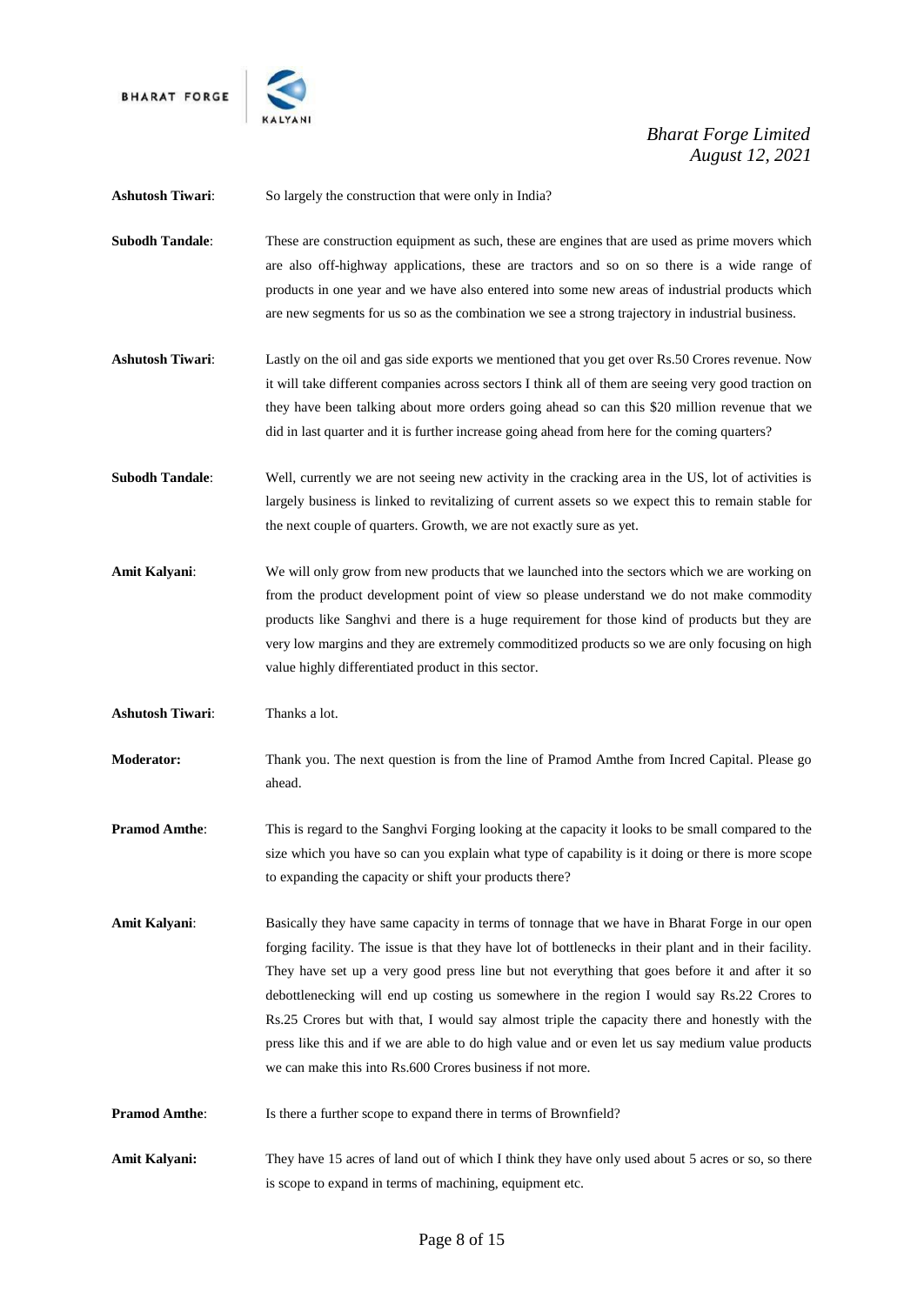

| <b>Pramod Amthe:</b>  | Second one is you were talking about more wins in CV space. When you expect these to kick off<br>in terms of sales, any guidelines, you are looking from the customer?                                                                                                                                                                                                                                                                                                                                                                                                                                                                                 |
|-----------------------|--------------------------------------------------------------------------------------------------------------------------------------------------------------------------------------------------------------------------------------------------------------------------------------------------------------------------------------------------------------------------------------------------------------------------------------------------------------------------------------------------------------------------------------------------------------------------------------------------------------------------------------------------------|
| Amit Kalyani:         | CV orders will start from 2023-2024.                                                                                                                                                                                                                                                                                                                                                                                                                                                                                                                                                                                                                   |
| <b>Pramod Amthe:</b>  | Thanks Amit. All the best.                                                                                                                                                                                                                                                                                                                                                                                                                                                                                                                                                                                                                             |
| Moderator:            | Thank you. The next question is from the line of Sumit Mahawar from Edelweiss. Please go<br>ahead.                                                                                                                                                                                                                                                                                                                                                                                                                                                                                                                                                     |
| <b>Sumit Mahawar:</b> | Congratulations on a great set of numbers. My first question is on the new plants especially the<br>India locations and North Carolina what is the contribution of revenue we are targeting by the<br>end of FY2022?                                                                                                                                                                                                                                                                                                                                                                                                                                   |
| Amit Kalyani:         | FY2022 revenue from North Carolina will be very small. It will be somewhere in the region of<br>\$8 to \$10 million because that will be our first year and that is where we have to get all our<br>approvals and even the customers have to start doing their own preproduction loss etc., so 2023<br>onwards we will see a very steep ramp up and by 2024 we should be at full capacity.                                                                                                                                                                                                                                                             |
| <b>Sumit Mahawar:</b> | From the capacity in India especially Nellore?                                                                                                                                                                                                                                                                                                                                                                                                                                                                                                                                                                                                         |
| Amit Kalyani:         | Nellore also by 2023 we should be at almost full capacity.                                                                                                                                                                                                                                                                                                                                                                                                                                                                                                                                                                                             |
| <b>Sumit Mahawar:</b> | Fair point. Second question is on Sanghvi again. I am sorry to harp on Sanghvi again but this is a<br>plant which also had some qualification strong some of the global OEMs like Rolls-Royce so you<br>spoke about renewable tonnage, but the plant is please correct me if I am wrong, it is far beyond<br>renewables or so more about quality of business that you can tap from there you spoke about<br>Rs.500 Crores revenue but the quality of business from this plant can be far different right and I<br>know Bharat Forge has a solid qualification from the Western OEMs but anything specific that<br>you would want to add on this plant? |
| Amit Kalyani:         | I will tell you one thing, I honestly do not know what they have communicated to outside world<br>in terms of qualification, but fact that they were dire straits where they are in, because of the<br>overall management that they have but I know that that is a good plant, it is well set up and we<br>can maximize its potential and anyone can and we will leverage our relationships, our capability<br>and our integrated approach to definitely maximise the output value and value additions from that<br>facility.                                                                                                                          |
| <b>Sumit Mahawar:</b> | Thank you Amit.                                                                                                                                                                                                                                                                                                                                                                                                                                                                                                                                                                                                                                        |
| <b>Moderator:</b>     | Thank you. The next question is from the line of Jinesh Gandhi from Motilal Oswal Financial<br>Services Limited. Please go ahead.                                                                                                                                                                                                                                                                                                                                                                                                                                                                                                                      |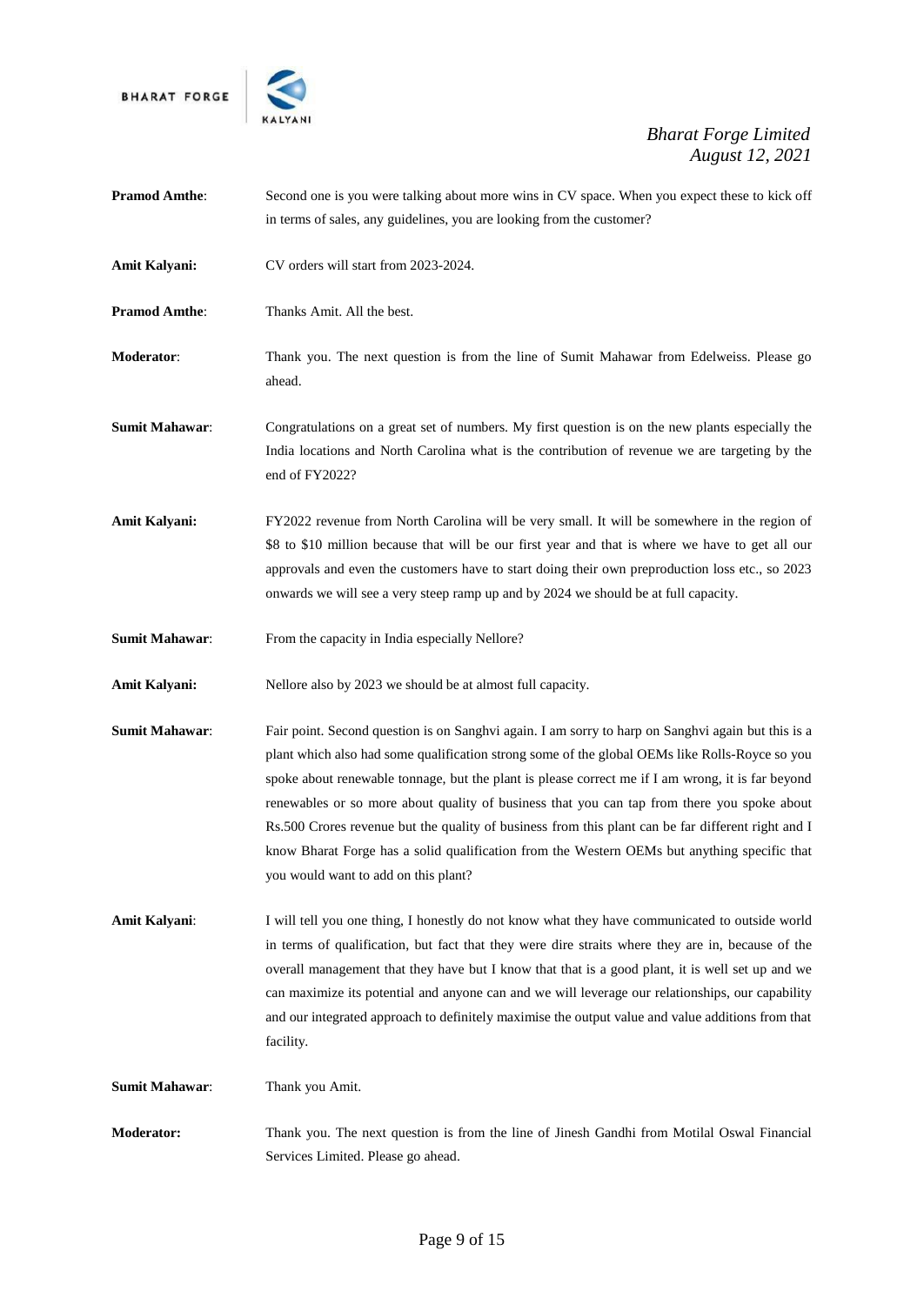**BHARAT FORGE** 



- **Moderator:** Thank you. The next question is from the line of Jinesh Gandhi from Motilal Oswal Financial Services Ltd. Please go ahead.
- **Jinesh Gandhi:** Congrats to the team for excellent results, so first question pertains to the margin sustainability I mean given that in a quarter may be almost 30% lower volumes when the peak volumes our margins were comfortable to those performance from hereon should we expect on steady state may be in FY2023, utilizing more capacity margins go back to previous peaks of 30%-32% or there are some changes in business?
- **Amit Kalyani:** Company is very different than what it was in the past. I think we are spending a lot more on R&D right now and honestly between 28% and 29% I think it is very good number for margins more than margins we will focus on capacity utilization we will focus on capital output and overall sales and cash flow and growth of course.
- **Jinesh Gandhi**: Okay understood. Secondly can you share the EBITDA and what was the utilization in this quarter and what was the steel price pass through benefit?
- **Amit Kalyani:** It was Rs.75 this quarter.
- **Jinesh Gandhi:** Okay and steel price pass through?
- **Amit Kalyani:** Steel price pass through our Rs.30 Crores.
- **Jinesh Gandhi:** Lastly with respect to EV portfolio I mean we are doing so many different products across different categories but you take board wise and based on orders win which we would happen, would you be able to share magnitude of revenues or orders coming from new component space and electric space side?
- **Amit Kalyani:** Like I mentioned earlier will do this in more detail next quarter because I think we will have a lot more to share with you.
- **Jinesh Gandhi:** Sure Sir that will be very helpful. Thanks and all the best.
- **Moderator:** Thank you. The next question is from the line of Nishit Jalan from Axis Capital. Please go ahead.
- **Nishit Jalan:** Thank you for the opportunity and congratulations for a very, very strong set of numbers. Sir I have two questions, firstly you mentioned that the US business will reach a peak utilization FY2024 but wanted to understand what is peak revenue potential from the kind of assets that you have incurred in the US business?
- Amit Kalyani: Right now based on the product mix we have it will be somewhere in the region of 80 to 85 million but we continue to receive new orders which are above and beyond what are capacity is and we are currently in deep discussion for the setting of second phase in the same plant with an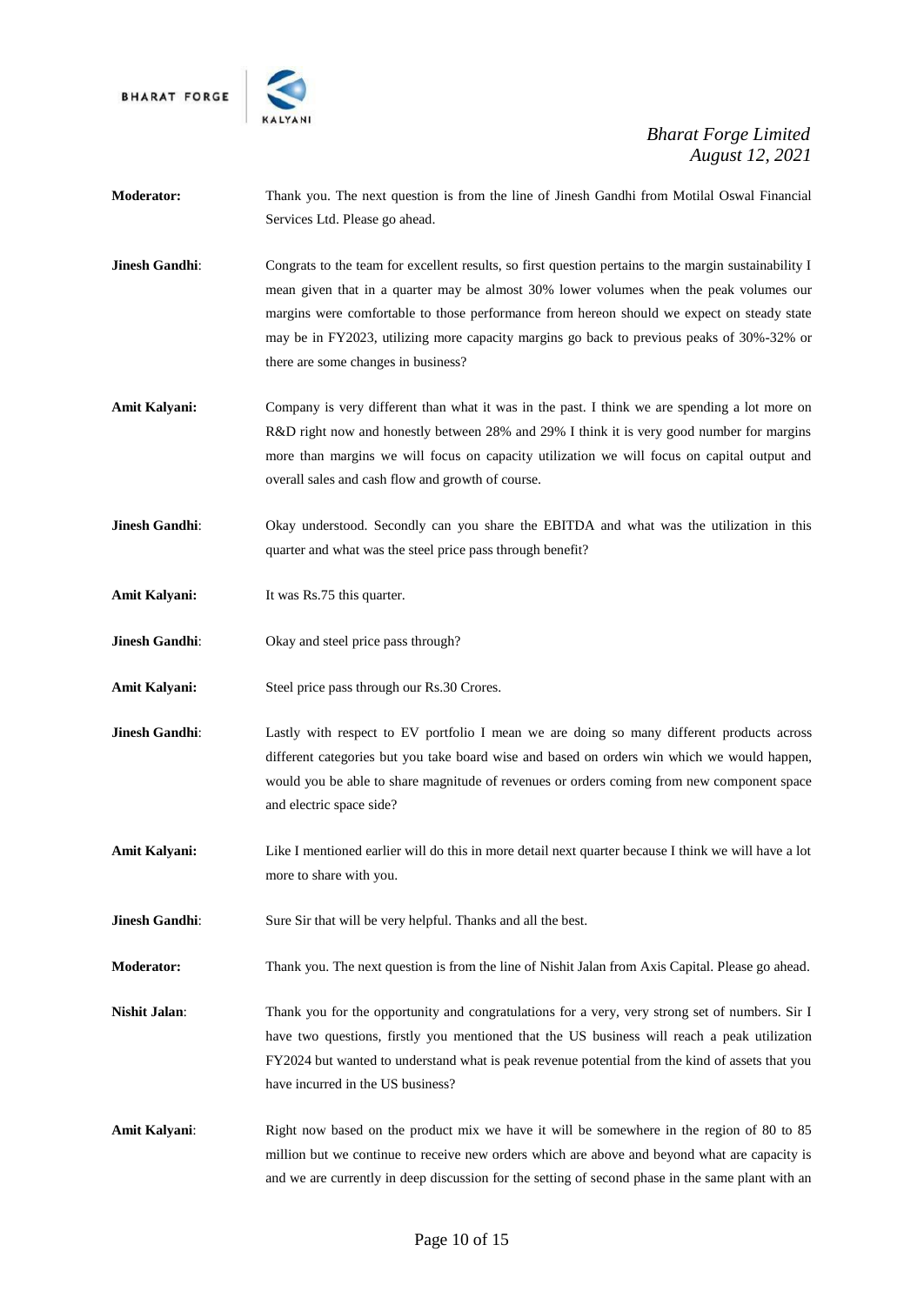

incremental capex obviously, it will not be directly proportional to the initial capex it will be significantly lower.

- **Nishit Jalan**: My second question is whenever we see downturn across segments particularly in the export market we see a sharp reduction in inventory and I think inventory levels were sharply lower at your customer end across segments couple of quarters back, do you think there are still below normal levels or do you think now which strong revenues in the last two quarters and the inventory levels are normalized and growth will be more linked with retails things that are happening in this segment?
- **Amit Kalyani**: Inventory levels right now pretty low I would say. They are not as robust as they should be but it is also very mixed but it is quite stable from a demand point of view.
- **Nishit Jalan:** Sir any numbers would it be able to share especially on CVs and non-auto and maybe I do know auto is possible or not across any segments but at least in CVs what kind of inventory level used to be how low it came down and where are we today?
- Amit Kalyani: I think it will be difficult to answer that.
- **Nishit Jalan**: Thank you so much.
- **Moderator:** Thank you. The next question is from the line of Mumuksh Mandlesha from Emkay Global. Please go ahead.
- **Mumuksh Mandlesha**: Thank you so much for the opportunity. Just wanted to ask on the outlook on the aerospace and aviation segment Sir?
- **Amit Kalyani**: We have received new orders in the aerospace sector and we are well let us stay position to take aerospace business which was at 5, 6, 7 million to about 20 million in the next two years and we have already received orders and capacities are being set up. So, these will be forged machine high value products for jet engines.
- **Mumuksh Mandlesha**: Thanks Sir. Outlook for railways segment?
- **Amit Kalyani:** In railways we have I would say decent order book from outside India and as far as India is concerned we have order book from Indian Railways relative to turbo and so on and so forth, it is an ongoing process.
- **Mumuksh Mandlesha**: Sir what would be the current revenue from the CLWT Nellore plant Sir?
- **Amit Kalyani:** Very small, it is a single digit growth.
- **Mumuksh Mandlesha**: Thank you so much Sir for the opportunity.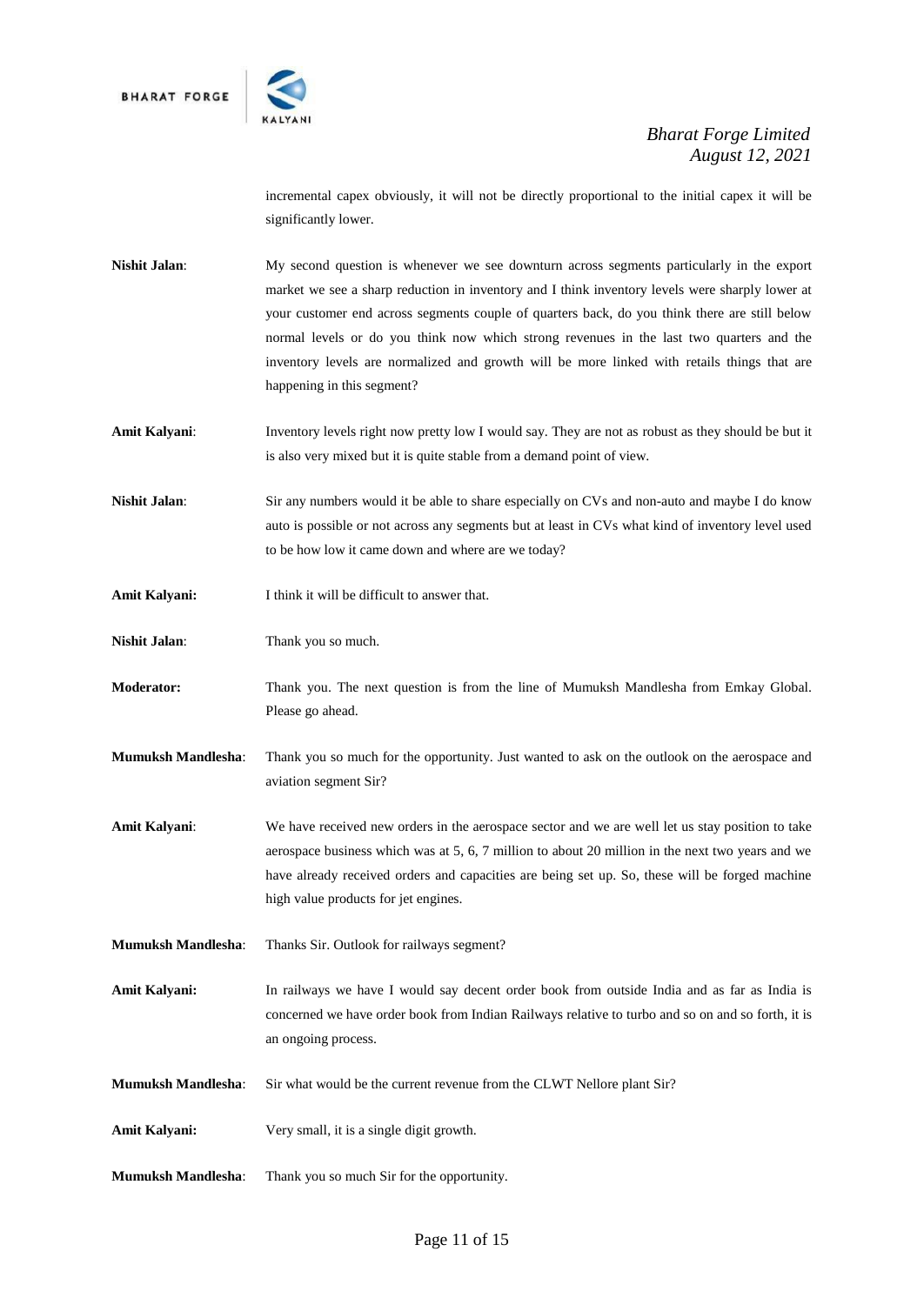



| Moderator:           | Thank you. The next question is from the line of Kapil Singh from Nomura. Please go ahead.                                                                                                                                                                                                                                                                                                                                                                                                                                                                                                                                              |
|----------------------|-----------------------------------------------------------------------------------------------------------------------------------------------------------------------------------------------------------------------------------------------------------------------------------------------------------------------------------------------------------------------------------------------------------------------------------------------------------------------------------------------------------------------------------------------------------------------------------------------------------------------------------------|
| <b>Kapil Singh:</b>  | Can you talk about the update if it is there on defence guns in what timeframes can we expect to<br>gear about that to be complete orders?                                                                                                                                                                                                                                                                                                                                                                                                                                                                                              |
| Amit Kalyani:        | We cannot talk about that right now.                                                                                                                                                                                                                                                                                                                                                                                                                                                                                                                                                                                                    |
| <b>Kapil Singh:</b>  | Okay can you update us on the testing at least?                                                                                                                                                                                                                                                                                                                                                                                                                                                                                                                                                                                         |
| Amit Kalyani:        | We have just started. It is going on.                                                                                                                                                                                                                                                                                                                                                                                                                                                                                                                                                                                                   |
| <b>Kapil Singh:</b>  | That is all. Thank you.                                                                                                                                                                                                                                                                                                                                                                                                                                                                                                                                                                                                                 |
| Moderator:           | Thank you. The next question is from the line of Nishant Vass from ICICI Securities. Please go<br>ahead.                                                                                                                                                                                                                                                                                                                                                                                                                                                                                                                                |
| <b>Nishant Vass:</b> | Thanks for opportunity. First for the quarter can you just shed light in terms of results we see<br>much highest finished good inventory at the consolidated level vis-à-vis standalone why that Sir?                                                                                                                                                                                                                                                                                                                                                                                                                                   |
| Amit Kalyani:        | This is mainly because of the inventory assessment between Bharat Forge and its trading entities<br>and the exports are growing that is the reason the inventory levels are also increasing although in<br>terms of number of days it is coming down but since it is a volume increase it is impacting us.                                                                                                                                                                                                                                                                                                                              |
| <b>Nishant Vass:</b> | So the way should look at roughly Rs.190 Crores in that roughly which we difference between<br>standalone consolidated?                                                                                                                                                                                                                                                                                                                                                                                                                                                                                                                 |
| Amit Kalyani:        | This would be whenever may be current quarter and next quarter otherwise we should see<br>normalized.                                                                                                                                                                                                                                                                                                                                                                                                                                                                                                                                   |
| <b>Nishant Vass:</b> | Fair enough. My second question is on the steel price contracts and from the competitive<br>dynamic whether that makes effect in terms of vis-à-vis global competition so first is the pass<br>through export, and domestic and exports completely happen on an index level indexation basis<br>and if the indexation for most of your customers on a domestic pricing or at a global pricing<br>levels so can you shed some light on that and whether that has any bearing on from your relative<br>competitive dynamic because your global competitors might be much high steel price level so<br>can you shed some thoughts on that? |
| Amit Kalyani:        | We have steel pass through agreement first quarter domestic and exports and there are indexed to<br>the respective markets and some cases, they are mixes because everybody is now present in India<br>as well and as far as comparativeness goes the steel market is escalation has been pretty much<br>standard across the globe so we have seen the same in India so big factors that is positive for us is<br>steel availability is much better for us as compared to our competitions so it helps in overall<br>scheme of things.                                                                                                  |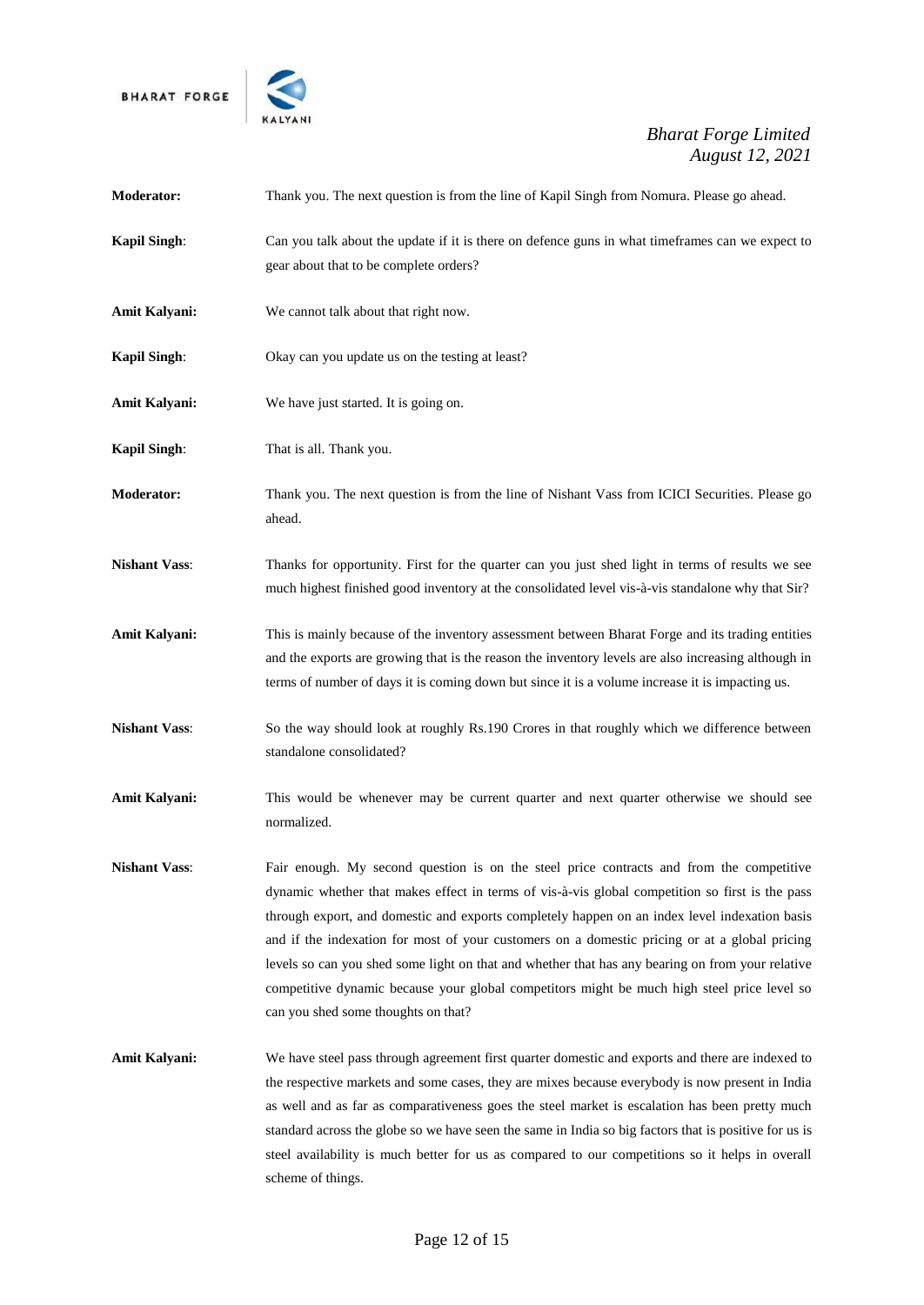



| <b>Nishant Vass:</b>     | So is it meaningful benefit in terms of for the customer who will potentially indexed to a global<br>then benchmark because the domestic price is much lower than global?                                                                                                                                                                                                                                                                                                                                                                                                                                                                                                      |
|--------------------------|--------------------------------------------------------------------------------------------------------------------------------------------------------------------------------------------------------------------------------------------------------------------------------------------------------------------------------------------------------------------------------------------------------------------------------------------------------------------------------------------------------------------------------------------------------------------------------------------------------------------------------------------------------------------------------|
| Amit Kalyani:            | It depends on domestic pricing in much lower. I do not think it is much that lower but important<br>thing here is that in overseas markets right now lead times to procure steel are very high for<br>various reasons for us that is the big advantage right now.                                                                                                                                                                                                                                                                                                                                                                                                              |
| <b>Nishant Vass:</b>     | Thanks. I will come back in the queue.                                                                                                                                                                                                                                                                                                                                                                                                                                                                                                                                                                                                                                         |
| Moderator:               | Thank you. The next question is from the line of Aditya Marphatia from HDFC. Please go ahead.                                                                                                                                                                                                                                                                                                                                                                                                                                                                                                                                                                                  |
| Aditya Marphatia:        | Just sorry to go on about a question for defense, just there was article in the paper suggesting that<br>one of the gun trials had failed, so at least can you throw some light on that and secondly on the<br>defense side, are they any timelines we can throw now because lot of programs have been<br>awarded to various entities being the Tejas plane, or be this carrier which has been commissioned<br>recently for trials so in that light there has been some amount of ordering which is happening in<br>the sector now which we have not seen earlier so is there anything which we could give some<br>color as to how we are looking at our potential order book? |
| <b>Amit Kalyani:</b>     | I have no more comments to make on defense side at this point in time.                                                                                                                                                                                                                                                                                                                                                                                                                                                                                                                                                                                                         |
| <b>Aditya Marphatia:</b> | Just on the commercial vehicle, US Class 8 this year what kind of production, are we looking for<br>in US would it be Rs.300000 for the Class 8 trucks?                                                                                                                                                                                                                                                                                                                                                                                                                                                                                                                        |
| <b>Amit Kalyani:</b>     | Somewhere between Rs.290 Crores to Rs.300 Crores.                                                                                                                                                                                                                                                                                                                                                                                                                                                                                                                                                                                                                              |
| <b>Aditya Marphatia:</b> | Thanks.                                                                                                                                                                                                                                                                                                                                                                                                                                                                                                                                                                                                                                                                        |
| <b>Moderator:</b>        | Thank you. The next question is from the line of Sonal Gupta from L&T Mutual Fund. Please go<br>ahead.                                                                                                                                                                                                                                                                                                                                                                                                                                                                                                                                                                         |
| <b>Sonal Gupta:</b>      | Thanks for taking my question. So just wanted to understand one be like your opening comments<br>that there could be some RM related margin impact in Q2 so if you could?                                                                                                                                                                                                                                                                                                                                                                                                                                                                                                      |
| Amit Kalyani:            | Only in our subsidiaries because they operate at 11%, 12% EBITDA margin so if the sale price<br>gets inflated by 5% or 10% that optically reduces the margins. That is only for the subsidiaries.                                                                                                                                                                                                                                                                                                                                                                                                                                                                              |
| <b>Sonal Gupta:</b>      | Okay and this amount of Rs.30 Crores for the steel price pass through could you sort of explain<br>that is for pertaining to this quarter?                                                                                                                                                                                                                                                                                                                                                                                                                                                                                                                                     |
| Amit Kalyani:            | Q1 for Bharat Forge India.                                                                                                                                                                                                                                                                                                                                                                                                                                                                                                                                                                                                                                                     |
| <b>Sonal Gupta:</b>      | Right but this is normal course of business?                                                                                                                                                                                                                                                                                                                                                                                                                                                                                                                                                                                                                                   |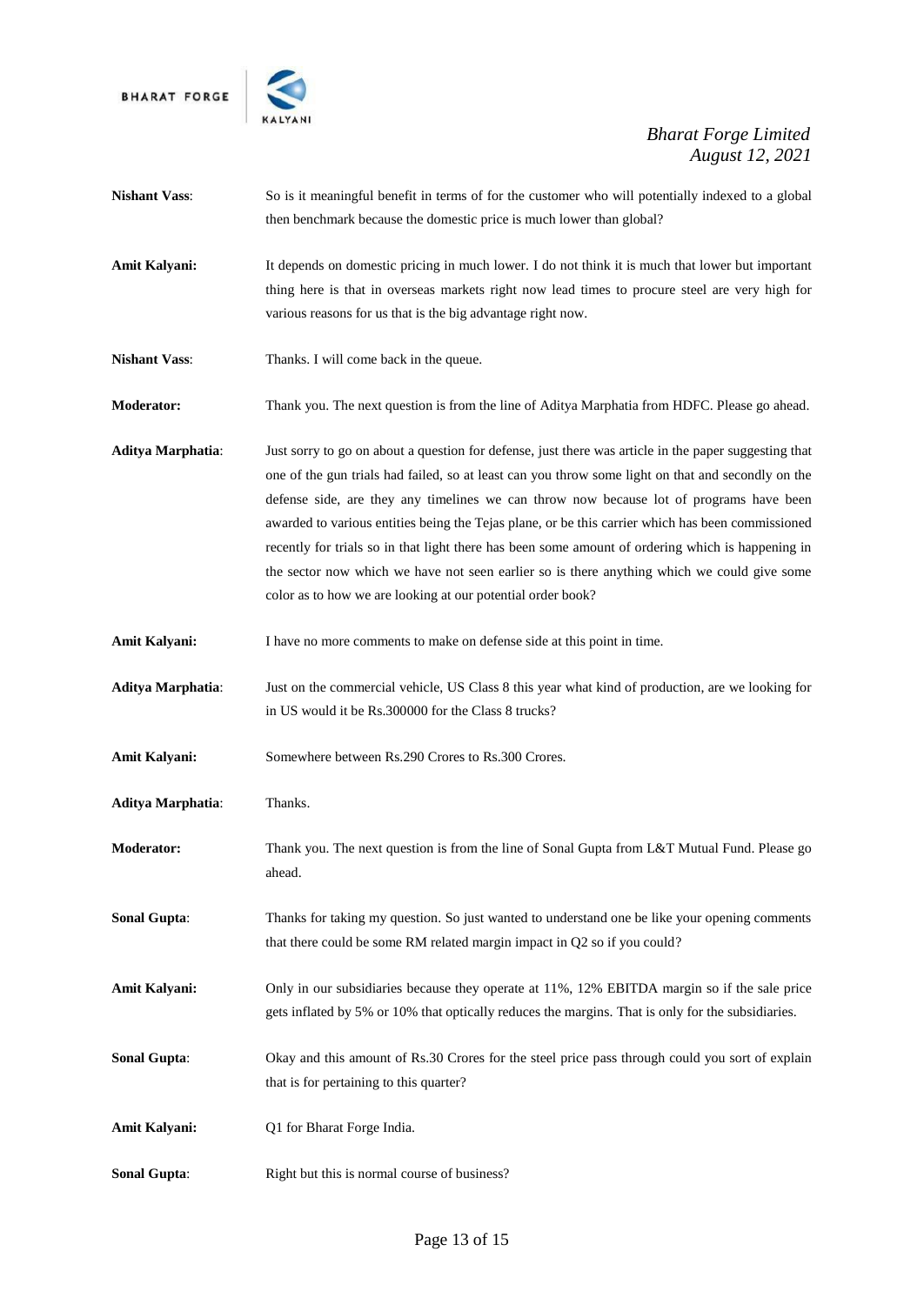



| Amit Kalyani:            | This is inflator impact of the steel price increase which has been passed through to us by the<br>customer which has been reimbursed.                                                                                                                                                                                                 |
|--------------------------|---------------------------------------------------------------------------------------------------------------------------------------------------------------------------------------------------------------------------------------------------------------------------------------------------------------------------------------|
| <b>Sonal Gupta:</b>      | Sure got that and just lastly could you talk about what are the capex plans for this year and next<br>year?                                                                                                                                                                                                                           |
| <b>Amit Kalyani:</b>     | I think total capex this year will be in the region of Rs.200 Crores to Rs.250 Crores.                                                                                                                                                                                                                                                |
| <b>Sonal Gupta:</b>      | Right and consolidated?                                                                                                                                                                                                                                                                                                               |
| <b>Amit Kalyani:</b>     | Well, our consolidated capex is done now, it is what we did in US was the last capex about \$75<br>million that is about it.                                                                                                                                                                                                          |
| <b>Sonal Gupta:</b>      | This last question on this Sanghvi Forging, I mean you are do replicate this capacity like just<br>wanted to understand what sort of cost would not have cost you?                                                                                                                                                                    |
| Amit Kalyani:            | Land building, plant and equipment it will take about our say close to Rs.300 Crores and above<br>may be two and a half years.                                                                                                                                                                                                        |
| <b>Sonal Gupta:</b>      | Thank you so much.                                                                                                                                                                                                                                                                                                                    |
| <b>Moderator:</b>        | Thank you. The next question is from the line of Basudeb Banerjee from Ambit Capital. Please<br>go ahead.                                                                                                                                                                                                                             |
| <b>Basudeb Banerjee:</b> | I missed out may be but initial comments you mentioned that during course of the call you will<br>highlight how three, two-wheeler business of Torq is progressing launch pipeline, etc., going by<br>the kind of?                                                                                                                    |
| <b>Amit Kalyani:</b>     | I mentioned that we will do in probably in November.                                                                                                                                                                                                                                                                                  |
| <b>Basudeb Banerjee:</b> | But any launch plans in the near term?                                                                                                                                                                                                                                                                                                |
| <b>Amit Kalyani:</b>     | Absolutely I do not want to steal the thunder now, but yes definitely.                                                                                                                                                                                                                                                                |
| <b>Basudeb Banerjee:</b> | Second thing Sir as it was discussed in the call earlier also if I look at gross profit per tonne that<br>number shot up significantly, I suppose due to oil and gas revenue driving this quarter on a<br>sequential basis but how to look at the sustainability of gross profit per tonne number or if just<br>the temporary number? |
| Amit Kalyani:            | Plus or minus 5% on our per tonne basis that is our goal to maintain at this level.                                                                                                                                                                                                                                                   |
| <b>Basudeb Banerjee:</b> | That is great Sir.                                                                                                                                                                                                                                                                                                                    |